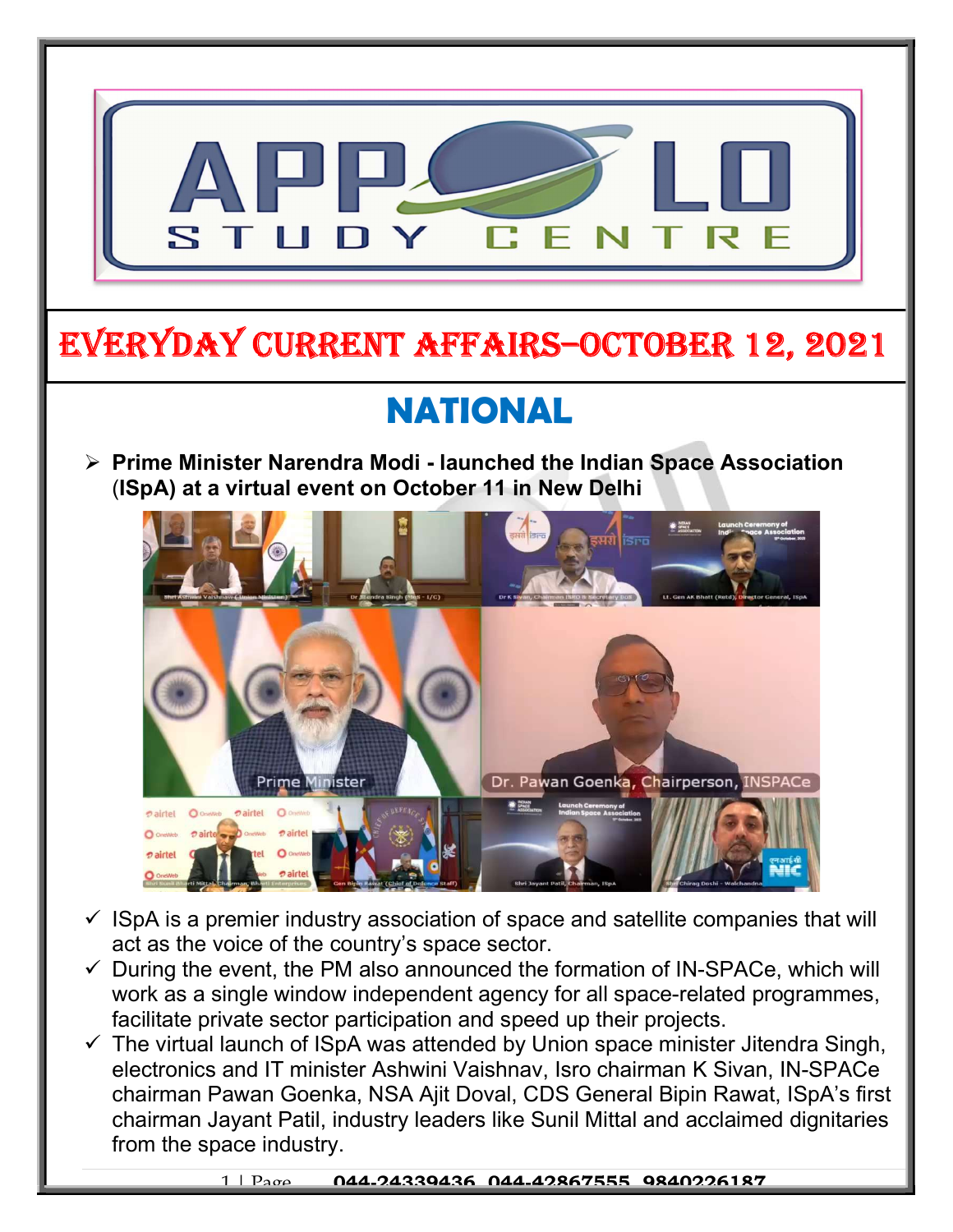- $\checkmark$  The Founding members of ISpA include Larson & Toubro, Nelco (Tata Group), OneWeb, Bharti Airtel, Mapmyindia, Walchandnagar Industries and Ananth Technology Limited.
- $\checkmark$  Other core members include Godrej, Hughes India, Azista-BST Aerospace Private Limited, BEL, Centum Electronics, Maxar India.
- $\checkmark$  Lt Gen Anil Bhatt (Retd) has been appointed the Director-General of the new body.
- $\checkmark$  The association plans to undertake policy decisions and engage with all stakeholders in the Indian space domain, including the government and its agencies
- $\checkmark$  According to ISRO, the current size of the global space economy stands at about \$360 billion.
- $\checkmark$  However, India accounts for only about 2% of the space economy with a potential to capture 9% of the global market share by 2030
- $\triangleright$  The National Highways Authority of India shifts to a new system in order to speed up disbursal of compensation for land acquisition to land owners
- $\checkmark$  Under the new system, the amount will be transferred directly to the beneficiaries' accounts through the public finance management system (PFMS).
- $\checkmark$  This will also avoid the blocking of several crore of rupees in banks for months which can be utilised for construction.
- Recently, around ₹38,000 crore of NHAI was lying in bank accounts meant for land acquisition.
- $\checkmark$  NHAI is the biggest land acquirer in the country for expansion of highways
- $\checkmark$  In the past four years, the NHAI has disbursed about ₹1.3 lakh crore for land acquisition.
- $\checkmark$  Presently, the NHAI deposits the compensation amount in designated banks for disbursal as soon as the sanction of compensation award is finalised for acquiring land.
- $\checkmark$  Before crediting the beneficiaries, PFMS validates the bank or post office account details with the beneficiary's bank or post office.
- $\checkmark$  This ensures that money is transferred to a validated account thereby reducing the risk of misdirected payments.

## AWARDS

- Three US-based economists, David Card, Joshua D Angrist and Guido W Imbens - won the 2021 Nobel prize for economics on October 11, 2021 for work on drawing conclusions from unintended experiments, or so-called "natural experiments"
- $\checkmark$  Canadian-born David Card of the University of California at Berkeley was awarded one half of the prize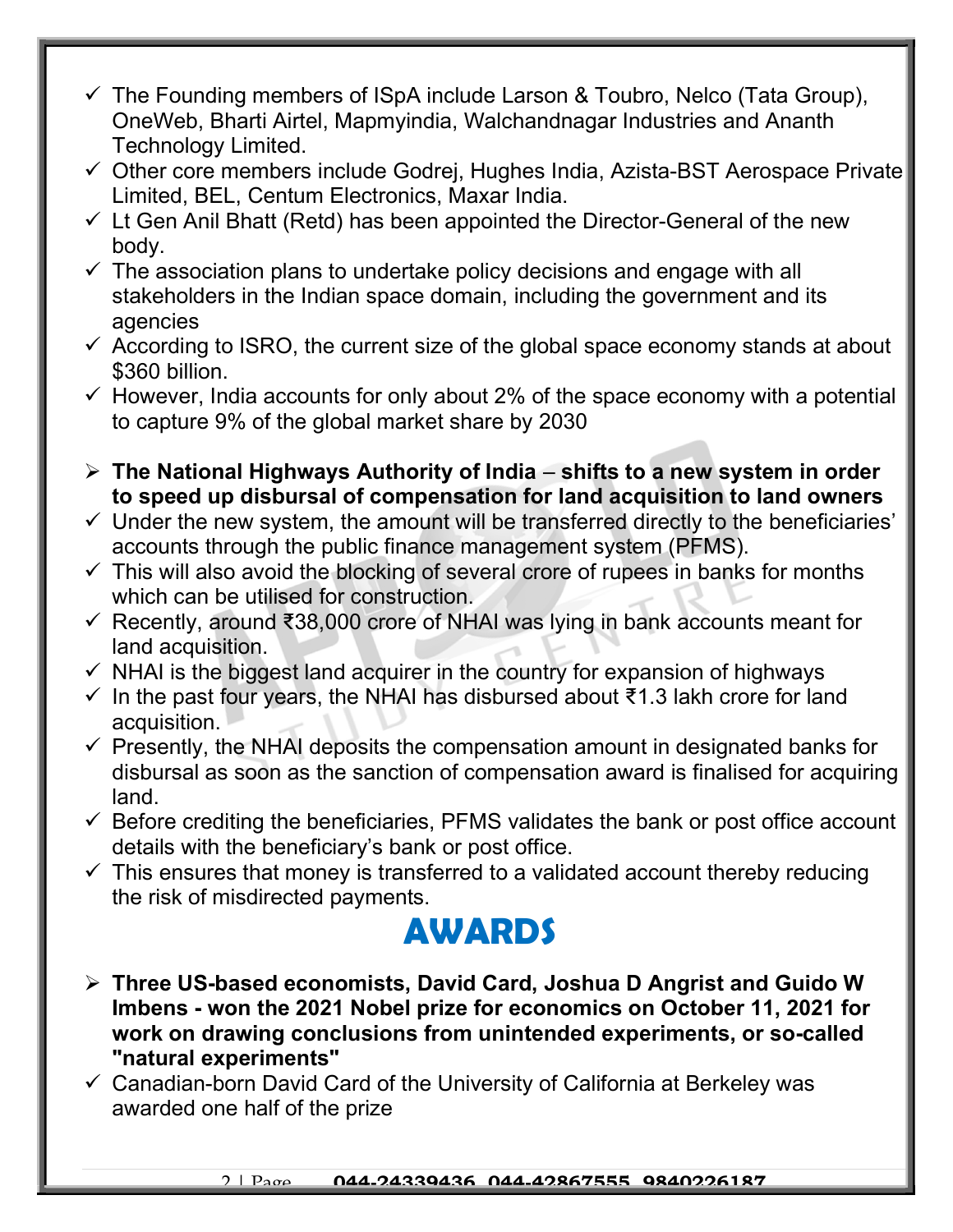- $\checkmark$  The other half was shared by Joshua Angrist from the Massachusetts Institute of Technology and Dutch-born Guido Imbens from Stanford University.
- $\checkmark$  Card is a Canadian, Angrist a US citizen while Imbens is Dutch nationality
- $\checkmark$  According to the Royal Swedish Academy of Sciences, the three have "completely reshaped empirical work in the economic sciences."



- $\checkmark$  Card and his late research partner Alan Krueger discovered that an increase in the hourly minimum wage did not affect employment hiring
- $\checkmark$  Card's work also challenged another commonly held idea, that immigrants reduce wages for native-born workers
- $\checkmark$  Krueger, who worked with Card on some of the research that won the Nobel, died in 2019 at age 58.
- $\checkmark$  He taught at Princeton for three decades and was chief US Labour Department economist under then-President Bill Clinton.
- $\checkmark$  Krueger served in the US Treasury Department under then-President Barack Obama, then as Obama's chairman of the Council of Economic Advisers
- $\checkmark$  Nobel prizes are not awarded posthumously.
- $\checkmark$  Angrist and Imbens shared the award for creating a way to study these types of societal issues that enable economists to draw solid conclusions about cause and effect even where they cannot carry out studies according to strict scientific methods.
- $\checkmark$  Unlike the other Nobel prizes, the economics award wasn't established in the will of Alfred Nobel
- $\checkmark$  It was established by the Swedish central bank in the memory of Alfred Nobel in 1968, with the first winner selected a year later.
- $\checkmark$  It is the last prize announced each year.
- $\checkmark$  The award comes with a gold medal and 10 million Swedish kronor (over 1.14 million).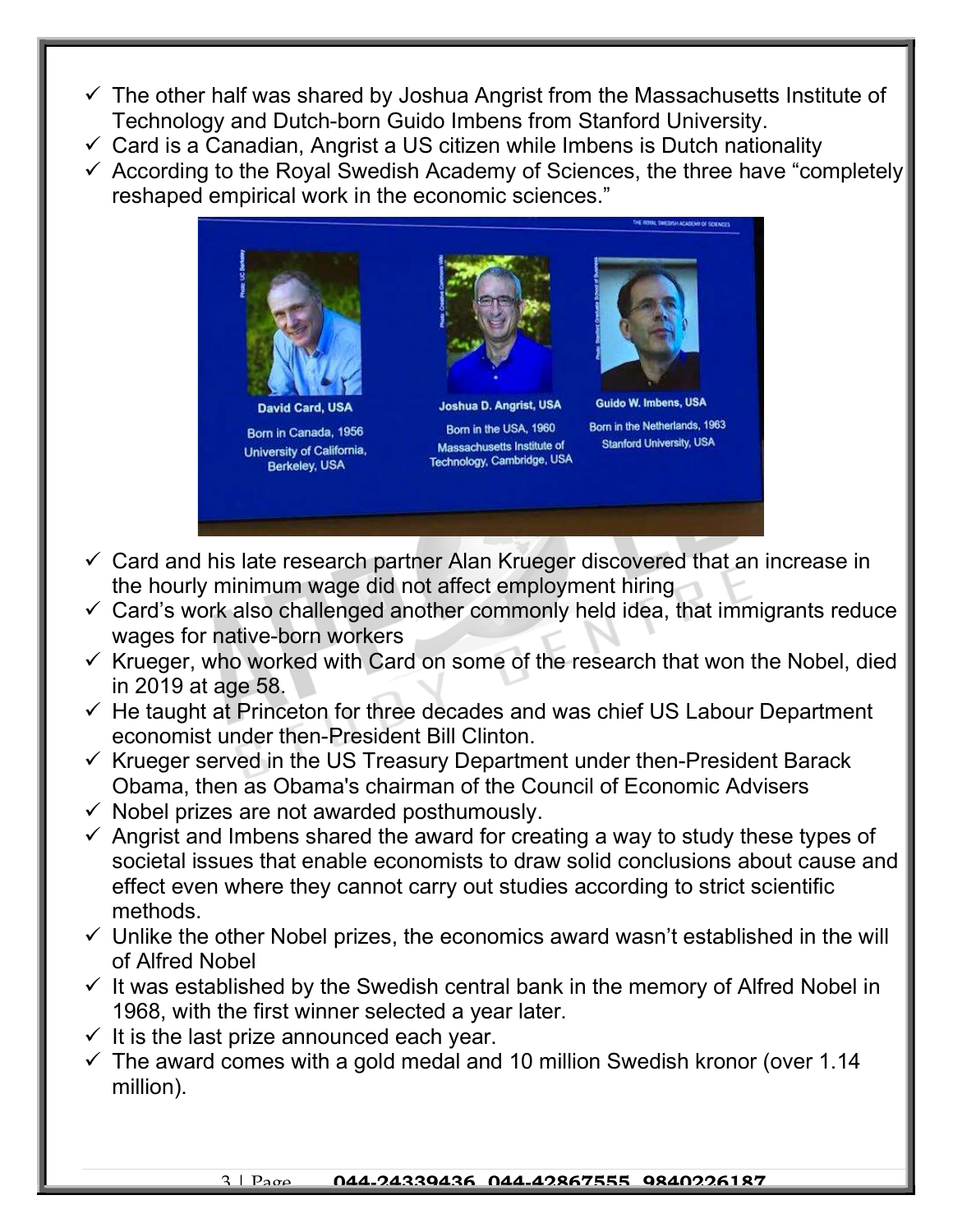- $\checkmark$  The Nobel for Economic Sciences differs from the others awarded by the Royal Swedish Academy of Sciences, in the sense that it is officially known by a different name.
- $\checkmark$  Officially called the Sveriges Riksbank Prize in Economic Sciences, the award was instituted by the Sveriges Riksbank (Sweden's central bank) in 1968
- $\checkmark$  The Prize is based on a donation received by the Nobel Foundation in 1968 from Sveriges Riksbank on the occasion of the Bank's 300th anniversary.
- $\checkmark$  The first prize in Economic Sciences was awarded to Ragnar Frisch and Jan Tinbergen in 1969
- $\checkmark$  Two Indians have so far won the Economics Nobel Amartya Sen in 1998 and Abhijit Banerjee in 2019 (who took US citizenship at that time)
- $\checkmark$  9 Indians have so far been awarded the Nobel Prize in different categories
- $\checkmark$  Last year, Paul Milgrom and Robert Wilson (US) won the Nobel Prize in Economics for improvements to auction theory and invention of new auction formats
- $\checkmark$  Only one woman was awarded a Nobel Prize this year, out of 13 laureates.
- $\checkmark$  Journalist Maria Ressa of the Philippines shared the Nobel Peace Prize with Russia's Dmitry Muratov.
- $\checkmark$  In the year 2016 and 2017, there was no women Nobel prize winners, while 4 women won Nobel prizes in 2020 — close to the 2009 record of five
- $\checkmark$  In 2019, there was only one woman laureate.
- $\checkmark$  Between 1901 and 2021, the Nobel prizes have been awarded to 58 women, with Marie Curie having won two awards, for physics in 1903 and for chemistry in 1911.
- $\checkmark$  This compares with 885 male laureates and 25 organisations that have won the prize.
- $\checkmark$  The economics prize, which has been awarded since 1969, has been won by women only twice, in 2009 and 2019.

## **OBITUARY**

 Veteran Malayalam actor, Nedumudi Venu (73 years) - died at a private hospital in Kerala's Thiruvananthapuram on October 11

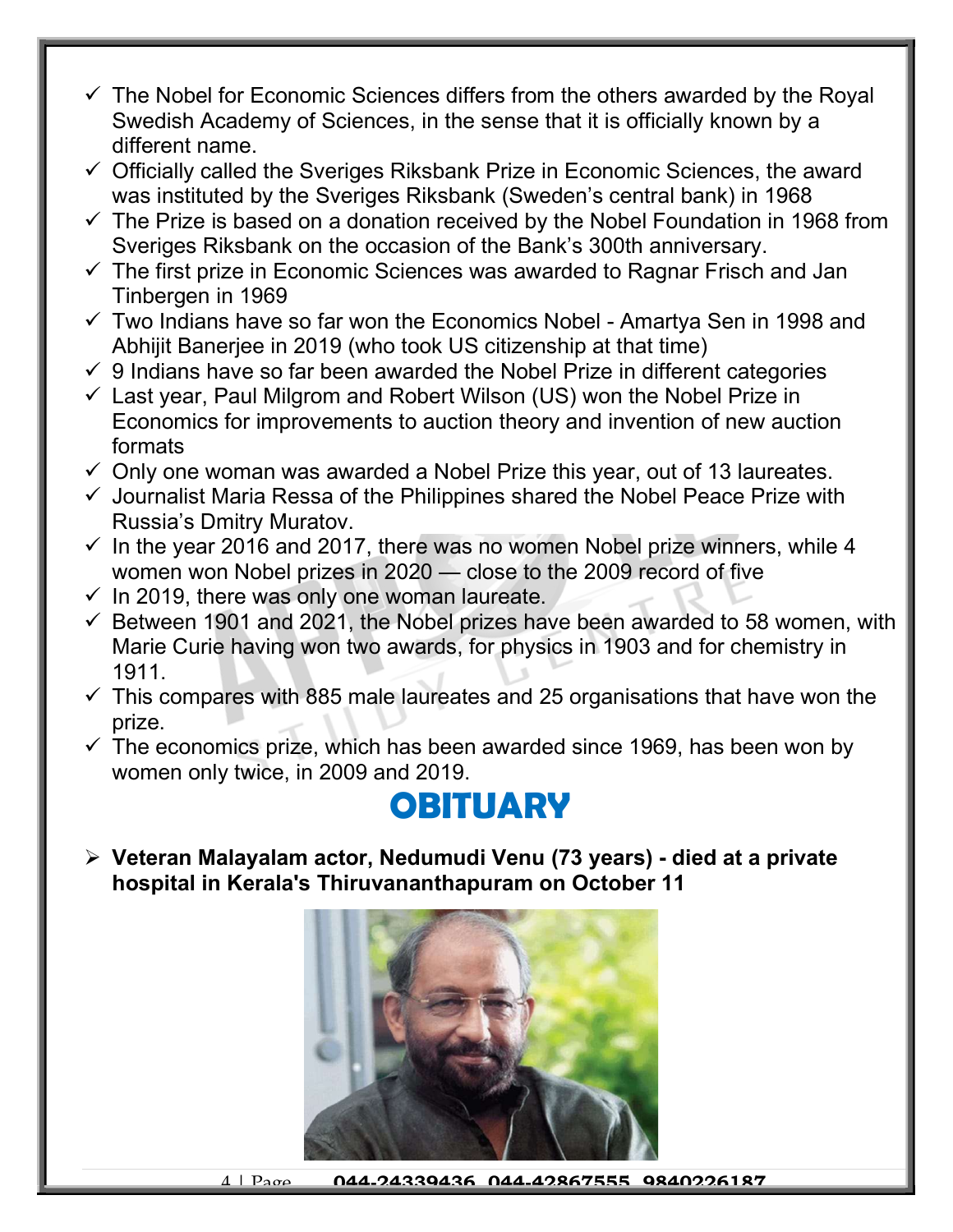- $\checkmark$  Considered one of the finest actors of Malayalam cinema, Nedumudi Venu acted in over 500 films in versatile roles, in a career spanning over 40 years
- $\checkmark$  Nedumudi Venu, who stepped into the world of acting as a theatre artiste, made his debut in Malayalam cinema with G Aravindan's 1978 film 'Thambu'.
- $\checkmark$  He won three National Film Awards, a Special Jury mention for the film Margam in 2003, best feature film narration award in Minukku in 2006 and six Kerala State Film Awards for his performances.
- $\checkmark$  Venu won his first Filmfare Award for Best Malayalam Actor for his role in the 1981 film "Vida Parayum Munpe."

## SPORTS

 Commonwealth Games medal-winners M Suranjoy Singh and L Devendro Singh – are named as boxing coaches for men by the national federation ahead of this month's world championships



- $\checkmark$  The 29-year-old Devendro and the 35-year-old Suranjoy are among 14 coaches that have been short-listed for the national camp in Patiala, starting this week.
- $\checkmark$  The mega-event, featuring over 600 boxers from more than 100 countries, begins on October 24 in Belgrade, Serbia.
- $\checkmark$  The other prominent names in the coaching staff are head coach Narender Rana, former junior coach M S Dhaka, the seasoned Dharmendra Yadav and former boxers Diwakar Parsad and Torak Kharpan among others.
- $\checkmark$  Both Suranjoy and Devendro have trained under Dhaka at the junior level.
- $\checkmark$  While Suranjoy is a gold-medallist from the 2010 Commonwealth Games and the 2009 Asian Championships, Devendro won a silver medal in the CWG and made the pre-quarters of the Olympic Games in London, 2012.
- $\checkmark$  Suranjoy had been named an assistant coach in 2017 as well but he could not accept the position due to some personal issues.